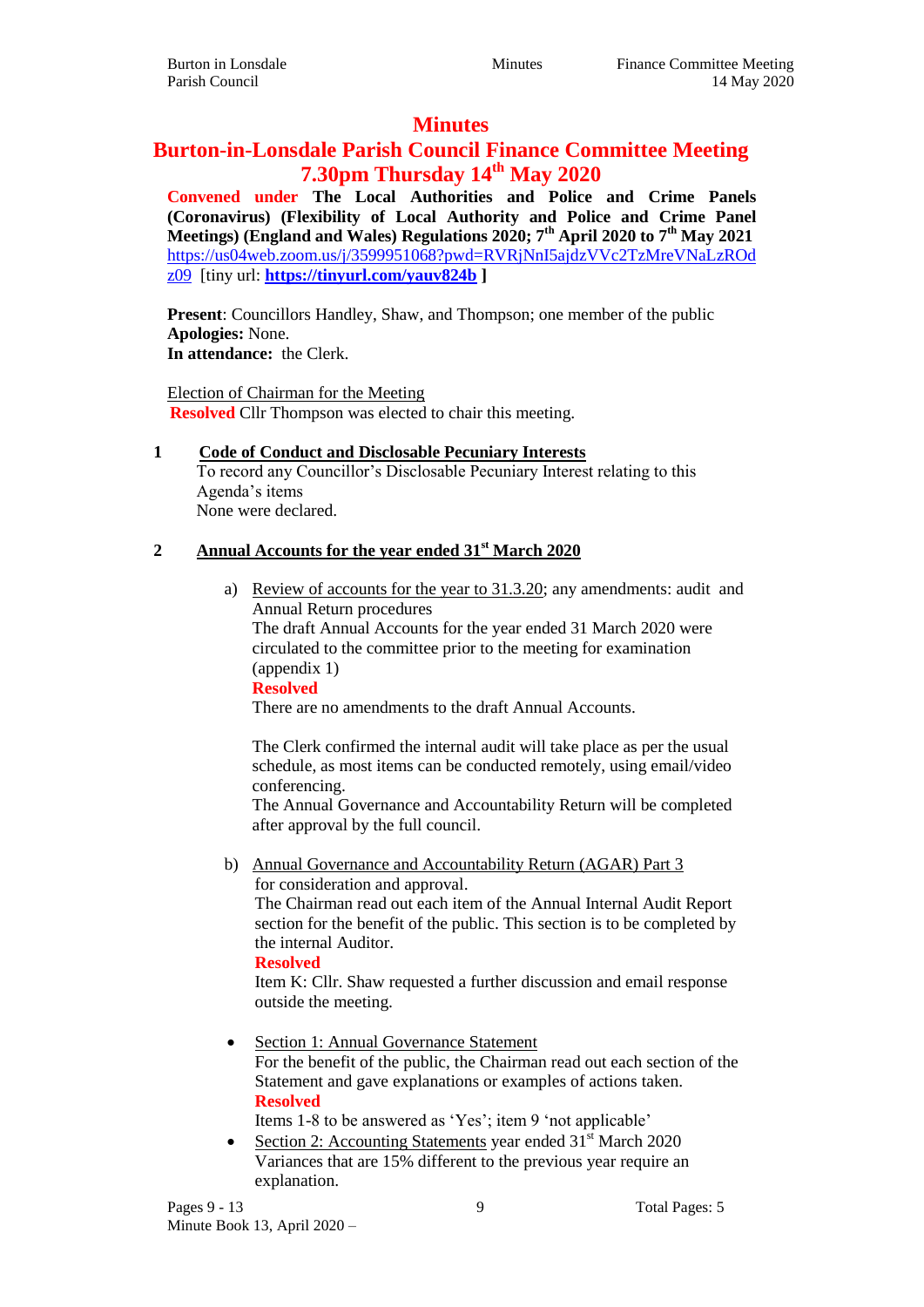## **Resolved**

The items 1 to 10 to take figures from annual accounts (see appendix 2). Items 1, 3 and 10 to be explained as follows: Item 1: Donations £7958; VAT refund £1716; increased pavilion hire takings £1133; increased field hire takings £222; surplus from village events £182; TOTAL = £11,211. Item 3: Grants received 2018-19: £16,511; 2019-20 £7,958 Item 10: Decreases by fixed amount of £1800 p.a. (PWLB)

 Annual Governance and Accountability Return: signing of Accounting **Statements** 

## **Resolved**

The Accounting Statements to be recommended to full council and to be approved at full council.

• Public Rights: suggested inspection dates (30 working days); web publication date

## **Resolved**

The period for the exercise of public rights to inspect the Accounts to be between  $15<sup>th</sup>$  June and  $24<sup>th</sup>$  July after the AGAR has been approved by the full council.

c) Risk Assessments Review (physical and financial); insurance cover and recommendations for 2020-21

Financial Risk Assessment

#### **Resolved**

To check the insured value of the sports pavilion is up to date; to confirm the value bands for buildings insurance.

General Physical Risk Assessment

#### **Resolved**

To add the following items to the assessment: Recreation Field risks: defibrillator; Community Orchard risks: fencing alongside road, around the disused mine shaft and at stream gulley exit to river.

## **3 Recommendations to full Council**

a) To recommend the 2019-20 annual accounts with/out amendment(s) be agreed, subject to the internal audit

**Resolved**

To recommend to full council the annual accounts for the year ended 31 March 2020 as per Appendix 1.

b) To propose to full council the items in 2b above. **Resolved**

To propose at the full council meeting on  $28<sup>th</sup>$  May 2020 the Annual Governance and Accounting Return (AGAR) be completed as resolved in item 2b above.

c) To submit the Annual Governance & Accounting Return 2019/20 Part 3 **Resolved**

To recommend to full council the AGAR Part 3 2019/20 be submitted to the external auditor.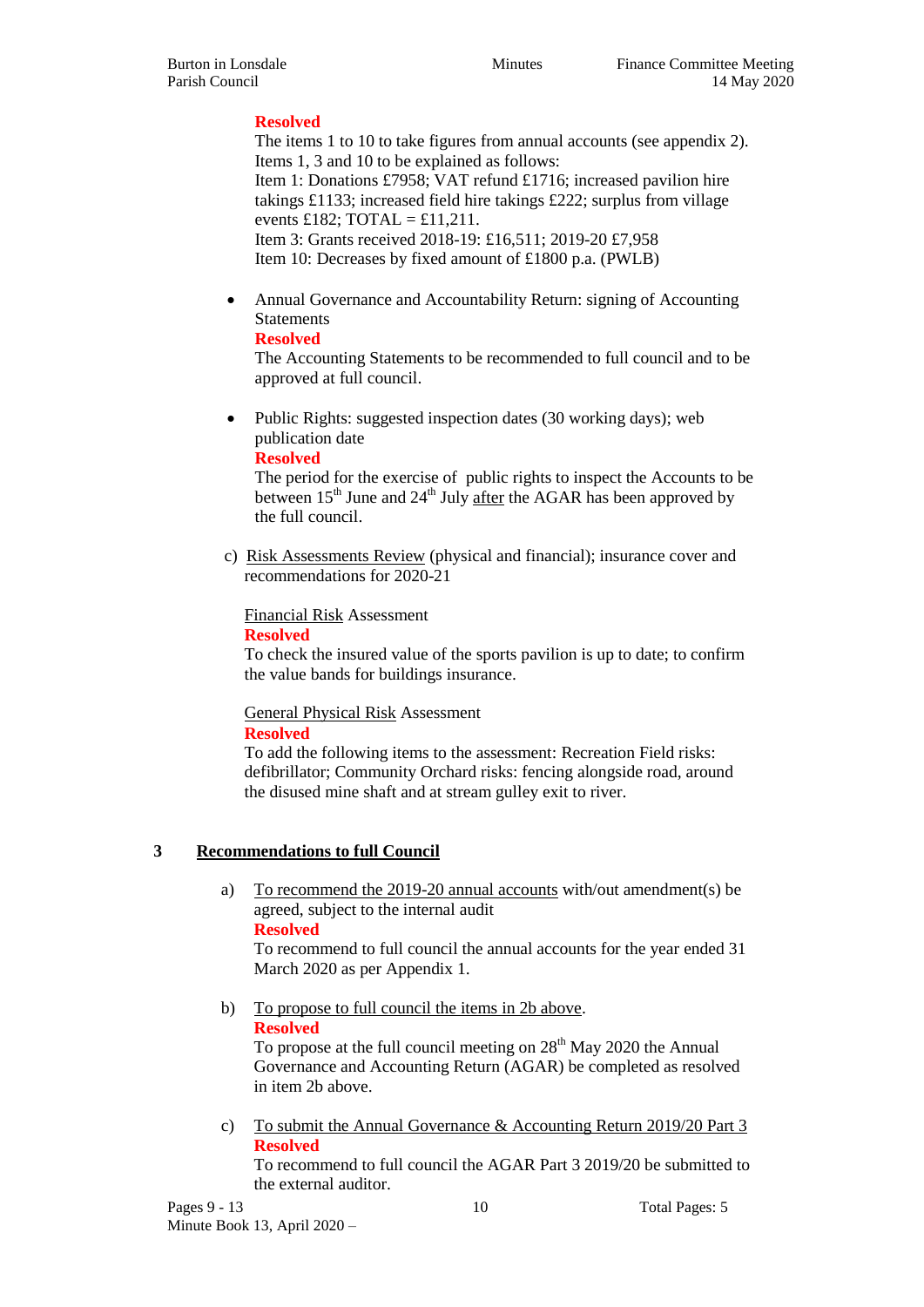d) To recommend the risk assessment findings with/out amendments, and any subsequent amendments to insurance cover. **Resolved**

To recommend to full council the risk assessments be amended to reflect the addition in item 2c.

e) To review insurance provision for the period  $1<sup>st</sup>$  June 2020 to 31<sup>st</sup> May 2021 under  $2<sup>nd</sup>$  year of 3 year agreement. **Resolved**

The Clerk to report to full council the results of enquiries regarding buildings valuations.

## **4 Finance for May 2020**

a) Bank balances, including receipts since statement date The Chairman suggested, and it was

#### **Resolved**

The presentation of the monthly Finance Sheet be amended to give a clearer statement of the council's finances on a monthly basis.

b) Payments of budgeted and non budgeted items May 2019 This item will be dealt with at the full council meeting of 28<sup>th</sup> May 2020.

## **5 Date, time and venue next Parish Council meeting**

#### **Resolved**

The next meeting to be held at 7.30pm, Thursday 28th May, via ZOOM internet meeting.

The meeting closed at 8.40pm

**Signed .................................................... Dated ......................**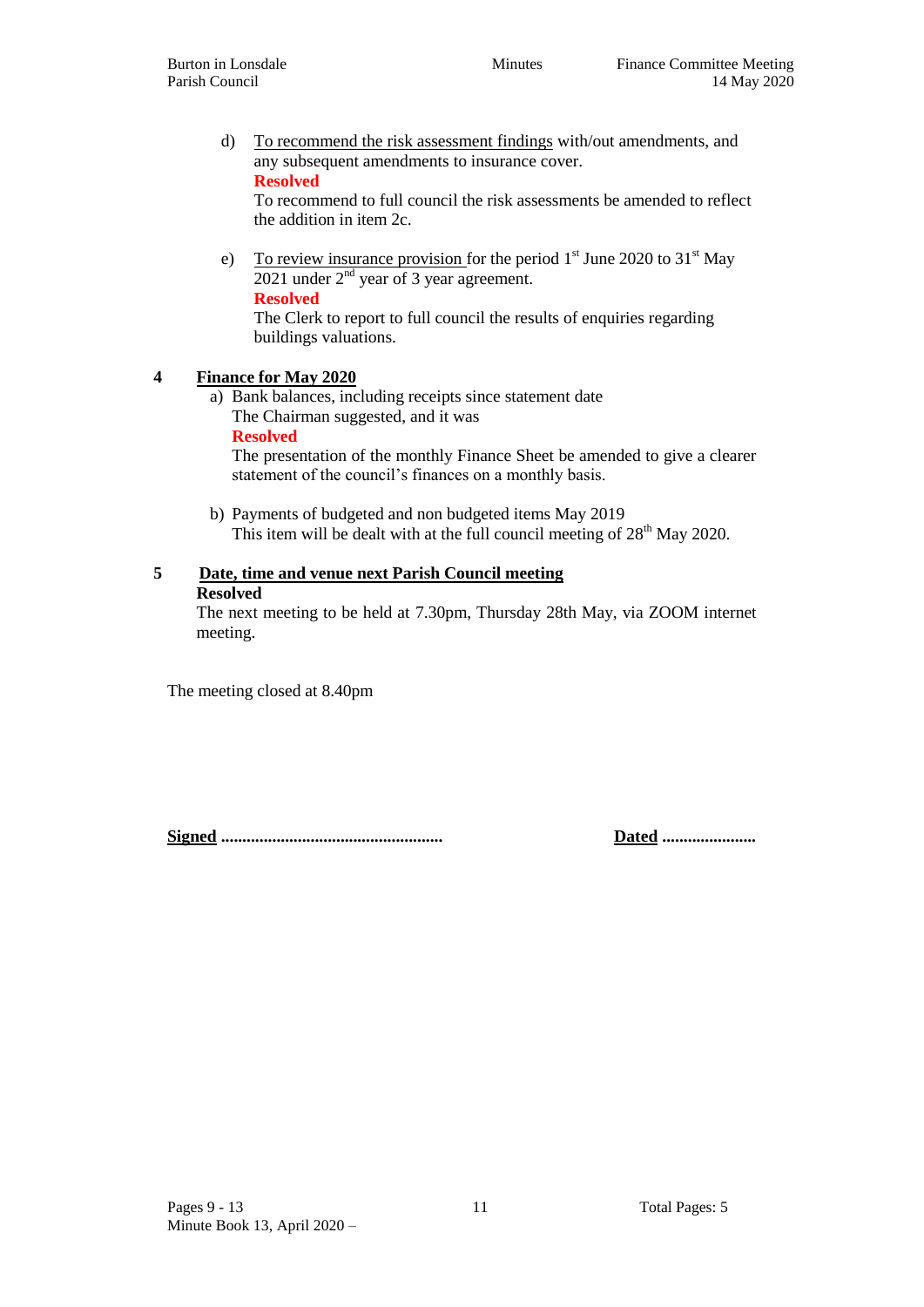#### **Appendix 1**

| year end  |                                     | year end  |
|-----------|-------------------------------------|-----------|
| 31.03.19  |                                     | 31.03.20  |
|           |                                     |           |
|           | <b>Receipts</b>                     |           |
| 16,500.00 | Precept                             | 17,000.00 |
| 44.48     | <b>Bank Interest</b>                | 72.86     |
| 300.00    | Sundry Income                       | 300.00    |
| 16,511.06 | Grants/Donations                    | 7,958.56  |
| 1,553.96  | <b>Hire Fees</b>                    | 2,797.00  |
| 712.01    | Miscellaneous                       | 374.09    |
| 4,801.50  | VAT Refund Received                 | 1,716.70  |
| 40,423.01 | <b>Total Income</b>                 | 30,219.21 |
|           | <b>Payments</b>                     |           |
| 1,057.90  | Administration                      | 1,072.40  |
| 2,393.52  | <b>Staff Costs</b>                  | 2,393.52  |
| 170.00    | Section 137 Payments                | 0.00      |
| 9,563.70  | <b>Village Projects</b>             | 6,942.08  |
| 902.34    | Utilities excl Rec Field            | 984.72    |
| 74.72     | <b>Street Lights Maintenance</b>    | 580.58    |
| 1,965.24  | <b>Street Lights Loan repayment</b> | 1,926.36  |
| 1,371.37  | Maintenance                         | 1,788.29  |
| 3,111.78  | <b>Rec Field Committee</b>          | 3,325.17  |
| 1,562.88  | Sports Pavilion project             | 2,742.33  |
| 942.51    | Sports Pavilion: maintenance        | 3,052.65  |
| 576.00    | Subscriptions                       | 328.00    |
| 1,310.17  | Insurances                          | 1,347.98  |
| 120.00    | Room Hire                           | 0.00      |
| 280.00    | <b>Audit Fees</b>                   | 490.00    |
| $0.00\,$  | Donations                           | 0.00      |
| 378.16    | Sundries                            | 151.48    |
| 125.00    | Elections                           | 0.00      |
| 0.00      | Miscellaneous                       | 0.00      |
| 0.00      | Petty Cash                          | 0.00      |
| 2,798.28  | VAT Paid                            | 3,201.75  |
| 28,703.57 | <b>Total Expenditure</b>            | 30,327.31 |
|           | <b>Cumulative Fund Balance</b>      |           |
| 20,670.09 | Balance brought forward             | 32,389.53 |
| 40,423.01 | Add total receipts                  | 30,219.21 |
| 61,093.10 |                                     | 62,608.74 |
| 28,703.57 | Less total payments                 | 30,327.31 |
| 32,389.53 | Balance carried forward             | 32,281.43 |

#### Pages 9 - 13 12 Total Pages: 5 Minute Book 13, April 2020 –